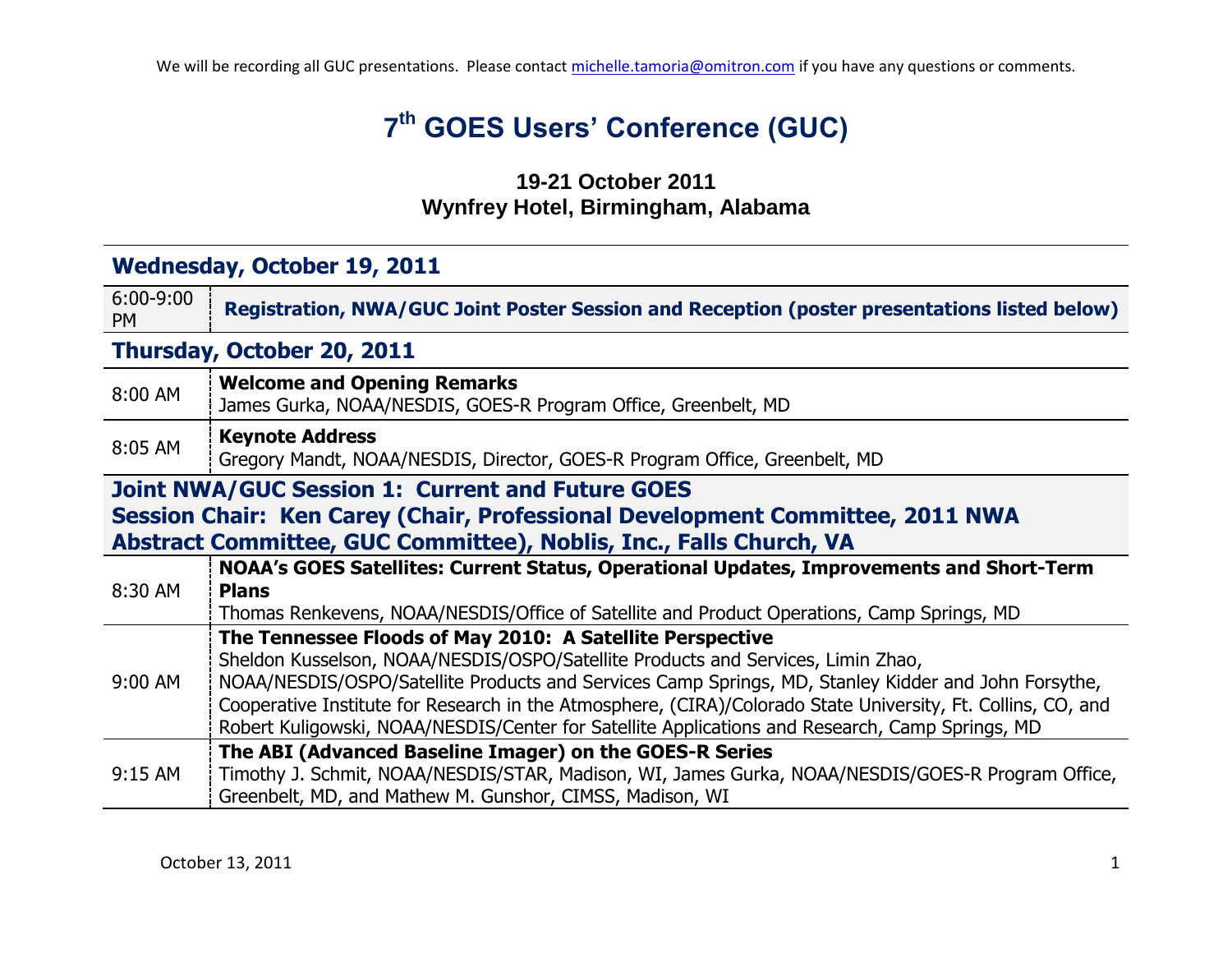| 9:30 AM                                                                                                                                                              | High Impact Weather Forecasts and Warnings with the GOES-R Geostationary Lightning                                                                                                                                                                                                                                                       |
|----------------------------------------------------------------------------------------------------------------------------------------------------------------------|------------------------------------------------------------------------------------------------------------------------------------------------------------------------------------------------------------------------------------------------------------------------------------------------------------------------------------------|
|                                                                                                                                                                      | <b>Mapper (GLM)</b><br>Steven Goodman, NOAA/NESDIS/GOES-R Program Office, Greenbelt, MD, Richard Blakeslee and William<br>Koshak, NASA/MSFC, Huntsville, AL and Douglas Mach, University of Alabama in Huntsville, AL                                                                                                                    |
| 9:45 AM                                                                                                                                                              | How AWIPS II will bring GOES-R Capabilities and Science to the Field<br>Jordan J. Gerth (Student Member, NWA Council), CIMSS/SSEC/University of Wisconsin at Madison, Madison,<br>WI                                                                                                                                                     |
| 10:00 AM                                                                                                                                                             | <b>Coffee Break and NWA Poster Session</b>                                                                                                                                                                                                                                                                                               |
| <b>Joint NWA/GUC Session 2: GOES-R Proving Ground</b><br>Session Chair: Frank Brody (Councilor), NOAA/NWS, NASA Spaceflight Meteorology Group,<br><b>Houston, TX</b> |                                                                                                                                                                                                                                                                                                                                          |
| 10:30 AM                                                                                                                                                             | <b>GOES-R Proving Ground Partnership</b><br>James Gurka and Steve Goodman, NOAA/NESDIS, GOES-R Program Office, Greenbelt, MD; Timothy Schmit,<br>NOAA/NESDIS/STAR, Madison, WI; Anthony Mostek, NOAA/NWS, Boulder, CO and Mark DeMaria,<br>NOAA/NESDIS/RAMMB, Fort Collins, CO                                                           |
| 10:45 AM                                                                                                                                                             | <b>NWS Field Perspective of the GOES-R Proving Ground</b><br>Jeffrey P. Craven (NWA Treasurer), Marcia Cronce and Steve Davis, NOAA/NWS, Milwaukee/Sullivan, WI                                                                                                                                                                          |
| 11:00 AM                                                                                                                                                             | <b>GOES-R Proving Ground Activities at the National Hurricane Center</b><br>John L. Beven II and Michael Brennan, NOAA/NWS/National Hurricane Center, Miami, FL; Mark DeMaria and<br>John Knaff, NOAA/NESDIS, Fort Collins, CO and Chris Velden, CIMSS, Madison, WI                                                                      |
| 11:15 AM                                                                                                                                                             | The GOES-R Proving Ground at NOAA's Storm Prediction Center and Hazardous Weather<br><b>Testbed</b><br>Christopher Siewert and Kristin Kuhlman, OU-CIMSS, Norman, OK, Steven Goodman, NOAA/NESDIS, GOES-R<br>Program Office, Greenbelt, MD, Bonnie Reed, NOAA/NWS, Silver Spring, MD, and Russell Schneider,<br>NOAA/NWS/SPC, Norman, OK |
| 11:30 AM                                                                                                                                                             | Advancements Toward Fused Satellite, Radar, NWP, and In Situ Aviation Weather Decision<br><b>Support</b><br>Wayne Feltz, SSEC/CIMSS, University of Wisconsin-Madison, Madison, WI                                                                                                                                                        |
| 11:45 AM                                                                                                                                                             | Lunch                                                                                                                                                                                                                                                                                                                                    |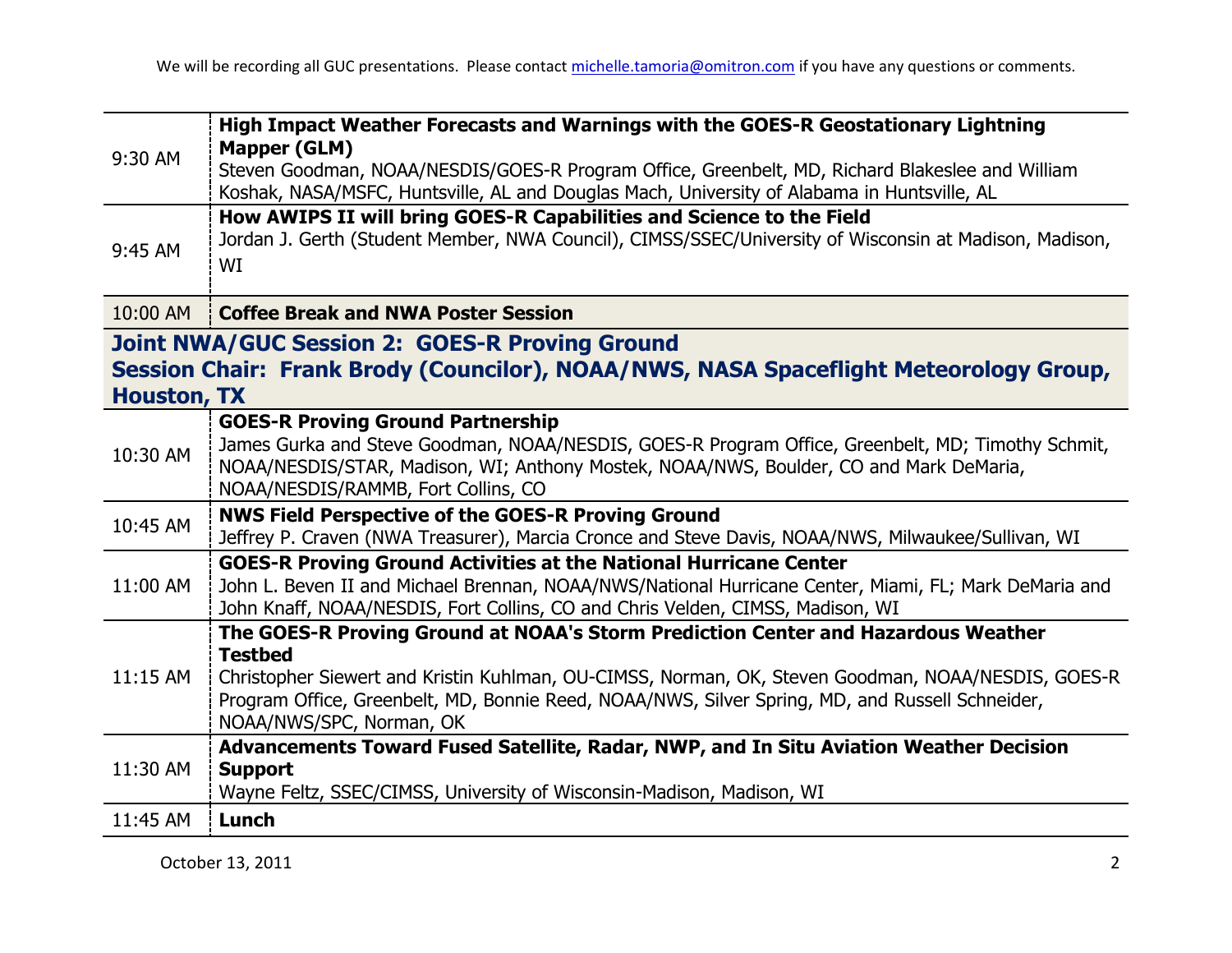| 12:15 PM                                                                                                                                             | GUC Lunch Panel - "The Path Forward to Ensure User Readiness for GOES-R"<br>Moderator: Steven Goodman (NOAA/NESDIS, GOES-R Program Office, Greenbelt, MD)<br>Panelists: Michael Johnson (NOAA/NWS/OST, Silver Spring, MD), Vanessa Griffin (NOAA/NESDIS, GOES-R<br>Project, Greenbelt, MD), Anthony Mostek (NOAA/NWS/OCWWS/Training Division, Boulder, CO), Rusty<br>Billingsley (NOAA/NWS/SR, Fort Worth, TX), Dan Satterfield (WHNT NEWS 19, Huntsville, AL) |
|------------------------------------------------------------------------------------------------------------------------------------------------------|----------------------------------------------------------------------------------------------------------------------------------------------------------------------------------------------------------------------------------------------------------------------------------------------------------------------------------------------------------------------------------------------------------------------------------------------------------------|
|                                                                                                                                                      | GUC Session 3: Benefits of GOES-R Products for Forecasters/Broadcasters - Part I                                                                                                                                                                                                                                                                                                                                                                               |
|                                                                                                                                                      | Session Chair: Dan Satterfield, WHNT NEWS 19, Huntsville, AL                                                                                                                                                                                                                                                                                                                                                                                                   |
| 1:30 PM                                                                                                                                              | <b>Overview of GOES-R Proving Ground Activities at SPoRT</b><br>Gary Jedlovec, NASA/Earth Science Office, Huntsville, AL, Kevin Fuell, UA-Huntsville, Huntsville, Alabama,<br>Andrew Molthan, NASA/ Earth Science Office, Huntsville, AL, Matthew Smith, UA-Huntsville, Huntsville,<br>Alabama, and Geoffrey Stano, ENSCO, Huntsville, AL                                                                                                                      |
|                                                                                                                                                      | Training in the NOAA Satellite Proving Ground - Focus on User Readiness and Decision Support                                                                                                                                                                                                                                                                                                                                                                   |
| 1:45 PM                                                                                                                                              | <b>Services</b><br>Brian Motta, NOAA/NWS/OCWWS, and Anthony Mostek, NOAA/NWS/OCWWS/Training Division/COMET,<br>Boulder, CO, James Gurka, NOAA/NESDIS, GOES-R Program Office, Greenbelt, MD, and Timothy J. Schmit,<br>NOAA/NESDIS/STAR, Madison, WI                                                                                                                                                                                                            |
|                                                                                                                                                      | <b>GOES Data and Products in the Space Weather Forecast Office</b>                                                                                                                                                                                                                                                                                                                                                                                             |
| 2:00 PM                                                                                                                                              | Mary Shouldis, Rodney Viereck, Steven Hill, Josh Rigler, Juan Rodriguez, and Paul Lotoaniu,<br>NOAA/NWS/Space Weather Prediction Center, Boulder, CO                                                                                                                                                                                                                                                                                                           |
| 2:15 PM                                                                                                                                              | GOES-R for Broadcast Meteorologists - Going from a Trickle to a Fire Hose<br>Dan Satterfield, WHNT NEWS 19, Huntsville, AL                                                                                                                                                                                                                                                                                                                                     |
| 2:30 PM                                                                                                                                              | Coffee Break and NWA/GUC Joint Poster Session (poster presentations listed below)                                                                                                                                                                                                                                                                                                                                                                              |
| GUC Session 4: Benefits of GOES-R Products for Forecasters/Broadcasters - Part II<br>Session Chair: Jeffrey Craven, NOAA/NWS, Milwaukee/Sullivan, WI |                                                                                                                                                                                                                                                                                                                                                                                                                                                                |
|                                                                                                                                                      | Developing and Evaluating RGB Composite MODIS Imagery for Applications in NWS Forecast<br><b>Offices</b>                                                                                                                                                                                                                                                                                                                                                       |
| 3:30 PM                                                                                                                                              | Andrew L. Molthan, NASA Short-term Prediction Research and Transition (SPoRT) Center, NASA/MSFC,<br>Huntsville, AL, Hayden K. Oswald, USRP/NASA Summer Intern Program, University of Missouri, Columbia,<br>MO, Kevin K. Fuell, University of Alabama Huntsville/NASA SPoRT Center, Huntsville, AL                                                                                                                                                             |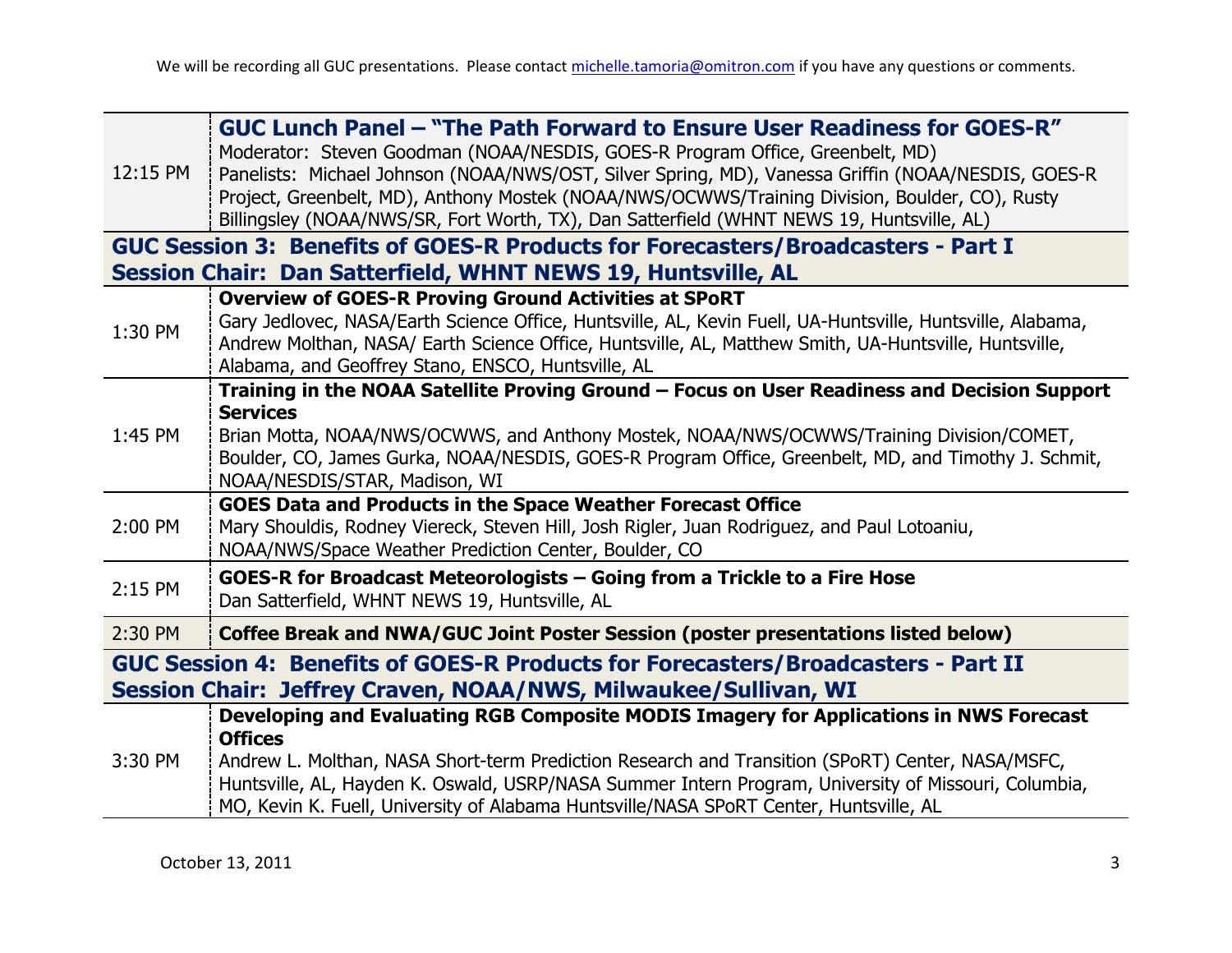| 3:45 PM                    | <b>Improving Short-Term Predictions and the Identification of Hazardous Weather</b><br>Deirdre Kann, Brian Guyer, and Annette Mokry, NOAA/NWS WFO, Albuquerque, NM                                                                                                                                                                                                                                                                             |
|----------------------------|------------------------------------------------------------------------------------------------------------------------------------------------------------------------------------------------------------------------------------------------------------------------------------------------------------------------------------------------------------------------------------------------------------------------------------------------|
| 4:00 PM                    | Meteosat Third Generation (MTG): An Innovative Approach to Advanced Observations from the<br><b>Geostationary Orbit</b><br>Rolf Stuhlmann, Sergio Rota, Lothar Schwarz, and Chris Hartley, EUMETSAT, Darmstadt, Germany                                                                                                                                                                                                                        |
| 4:15 PM                    | Optimizing the Lightning Forecast Algorithm within the Weather Research and Forecasting<br><b>Model</b><br>Eugene W. McCaul, NASA SPoRT Center/USRA, Huntsville, AL, Jonathan L. Case, NASA SPoRT<br>Center/ENSCO, Inc., Huntsville, AL, Steven J. Goodman, NOAA/NESDIS/GOES-R Program Office, Greenbelt,<br>MD, Scott R. Dembek, USRA/CIMMS, Kennett Square, PA, and Fanyou Kong, Center for Analysis and<br>Prediction of Storms, Norman, OK |
| 4:30 PM                    | An Overview of New and Unique GOES-R Products for Hazard Assessments<br>Michael Pavolonis, NOAA/NESDIS/Center for Satellite Applications and Research, Madison, WI, Daniel C.<br>Hartung and Justin Sieglaff, UW-CIMSS, Madison, WI                                                                                                                                                                                                            |
| 4:45 PM                    | <b>GOES-R Post Launch Activities</b><br>Vanessa Griffin, Satya Kalluri and Christopher Wheeler, NOAA/NESDIS, GOES-R Project, Greenbelt, MD                                                                                                                                                                                                                                                                                                     |
| 5:00 PM                    | <b>User Input from Past GOES Users' Conferences</b><br>James Gurka, NOAA/NESDIS, GOES-R Program Office, Greenbelt, MD                                                                                                                                                                                                                                                                                                                          |
| 5:15 PM                    | <b>Question and Answer Session</b>                                                                                                                                                                                                                                                                                                                                                                                                             |
| $6:00 - 8:30$<br><b>PM</b> | <b>GUC Dinner - "Reconnect With Your Passion Now!"</b><br>James Spann, Chief Meteorologist, WBMA-TV, Birmingham, AL                                                                                                                                                                                                                                                                                                                            |
| Friday, October 21, 2011   |                                                                                                                                                                                                                                                                                                                                                                                                                                                |

7:30 AM **Continental Breakfast**

**GUC Session 5: User Discussion and Recommendations Session Chair: James Spann (NWA Annual Meeting Program Committee), WBMA-TV, Birmingham, AL**

| 8:00 AM | Introductions to Group Topics; Discussion on Purpose and Logistics |
|---------|--------------------------------------------------------------------|
|         | : James Gurka, NOAA/NESDIS, GOES-R Program Office, Greenbelt, MD   |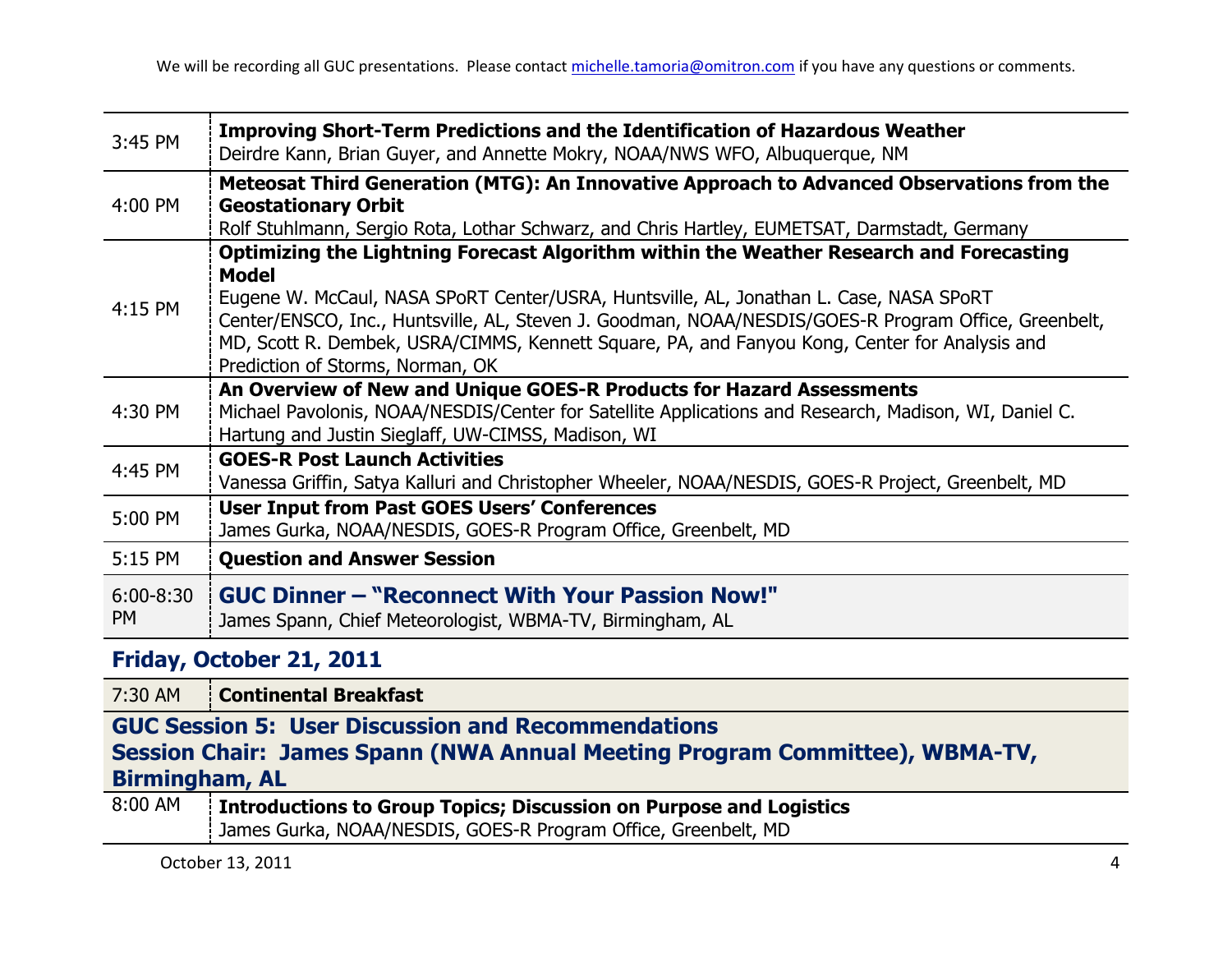| Group Discussion I--Exploiting GOES Data/Products: Share and discuss methods to better exploit<br>current GOES data and products for your applications area (e.g., Are there operational products that you do<br>not currently have access to in your system?). Are there "best practices/lessons learned" for transition to the<br>GOES-R system?                                                                                                                                                                                                                                                      |
|---------------------------------------------------------------------------------------------------------------------------------------------------------------------------------------------------------------------------------------------------------------------------------------------------------------------------------------------------------------------------------------------------------------------------------------------------------------------------------------------------------------------------------------------------------------------------------------------------------|
| This includes but is not limited to discussing the following questions:<br>What other information would you like to see on the suite of operational products currently available<br>from GOES?<br>• What existing (or new) products would you want more information about that could help your area of<br>interest?<br>• Current GOES products are in a number of formats (netCDF, AREA, BUFR, etc.), while GOES-R<br>formats are slated to be netCDF and AREA. If products were available in other formats, would that<br>help your applications? If so, what formats would you like to see available? |
| • What are some of the strengths with current GOES system that should be continued?<br>• What are some of the weaknesses with current GOES system that should be improved?<br>Do you have any suggestions for blended/merged products (i.e. merged TPW)? Would a comparison<br>to climatological means/extremes be useful?<br>What else would you like to discuss on this topic?                                                                                                                                                                                                                        |
| Facilitator: Ken Carey (Noblis, Inc.)<br>Subject Experts: Tim Schmit (NOAA/NESDIS/STAR), Tom Renkevens (NOAA/NESDIS/OSPO)<br>Scribes: Omitron (NOAA/NESDIS/GPO)<br>Presenter: Deirdre Kann (NOAA/NWS/Albuquerque)<br>NWS Field Representative: Jeff Craven (NOAA/NWS/Milwaukee/Sullivan)<br>NWS National Center Representative: Jack Beven (NOAA/NWS/NHC)<br>Proving Ground Representatives: Wayne Feltz (SSEC/CIMSS), Michael Folmer (NOAA/NWS/OPC)<br>Broadcasters: James Spann (WBMA-TV), Dan Satterfield (WHNT NEWS19)                                                                              |
|                                                                                                                                                                                                                                                                                                                                                                                                                                                                                                                                                                                                         |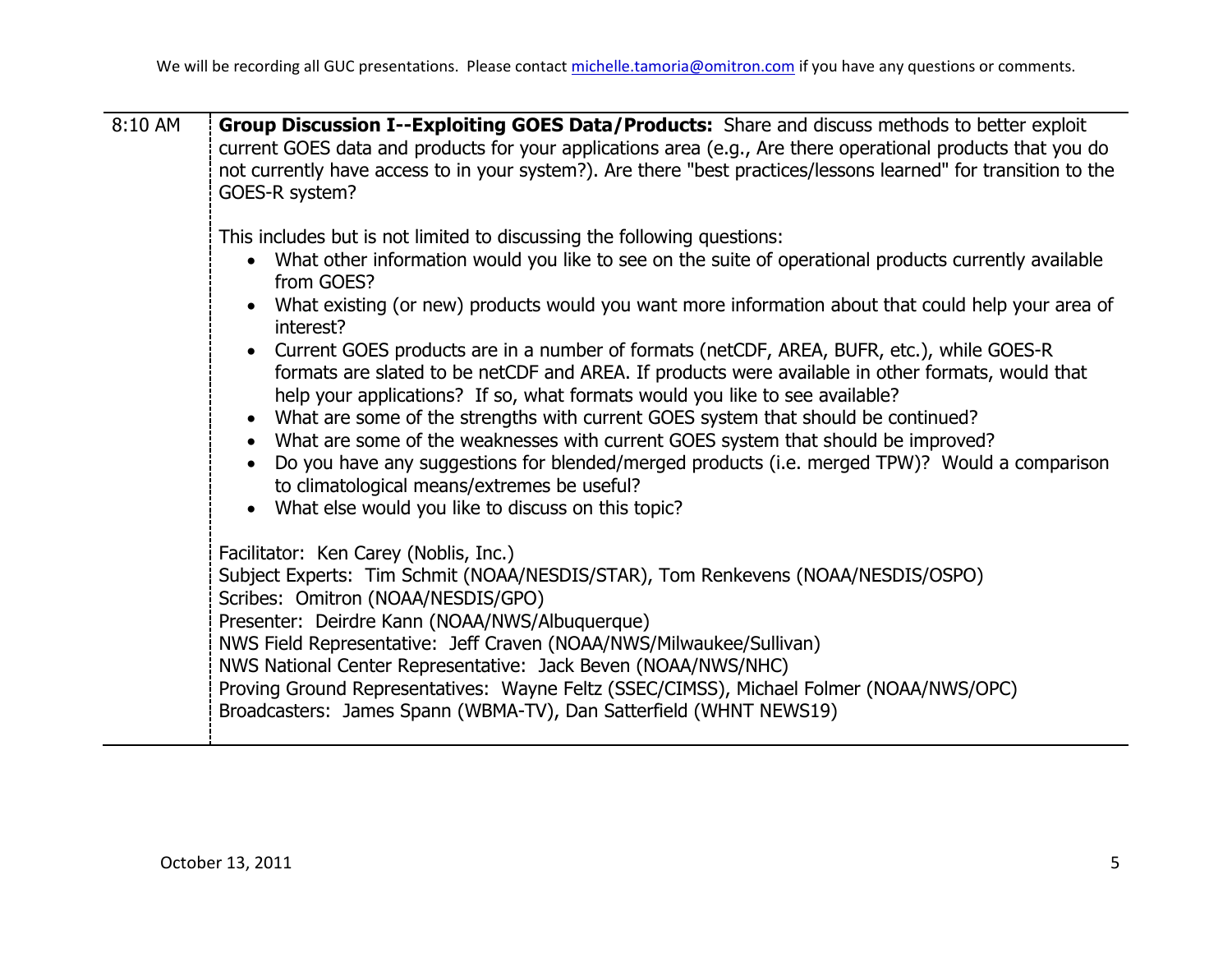| 9:05 AM  | Group Discussion II--Operational Enhancements by Leveraging the GOES-R Proving Ground:<br>How might satellite resources be more effective in helping provide operational products/services? Do you<br>have any recommendations on better use of satellite resources (including the GOES-R Lightning Mapper) in<br>the Proving Ground exercises? What actions do you recommend to ensure the Proving Ground is more<br>effective in using future satellite data for decision support?<br>This includes but is not limited to discussing the following questions:<br>How might satellite information best improve your services?<br>How would you envision the optimum combination of the GLM with the ABI? How do you suggest we<br>integrate observing systems (satellite, radar, ground-based, in-situ) with NWP for nowcasting high<br>impact weather, short term forecasts? What should be the priority near-term activities? |
|----------|----------------------------------------------------------------------------------------------------------------------------------------------------------------------------------------------------------------------------------------------------------------------------------------------------------------------------------------------------------------------------------------------------------------------------------------------------------------------------------------------------------------------------------------------------------------------------------------------------------------------------------------------------------------------------------------------------------------------------------------------------------------------------------------------------------------------------------------------------------------------------------------------------------------------------------|
|          | What are some of the strengths with current GOES-R Proving Ground?<br>What are some of the weaknesses with current GOES-R Proving Ground that could be improved?<br>• Are there other user groups that should be involved in Proving Ground efforts?<br>What else would you like to discuss on this topic?                                                                                                                                                                                                                                                                                                                                                                                                                                                                                                                                                                                                                       |
|          | Facilitator: Ken Carey (Noblis, Inc.)<br>Subject Expert: Steve Goodman (NOAA/NESDIS/GPO)<br>Scribes: Omitron (NOAA/NESDIS/GPO)<br>NWS Field Representative/Presenter: Rusty Billingsley (NOAA/NWS/SRH)<br>NWS National Center Representative: Jamie Kibler (NOAA/NESDIS/OSPO)<br>Proving Ground Representative: Chris Siewert (OU-CIMSS)<br>Broadcasters: Dan Satterfield (WHNT NEWS19), James Spann (WBMA-TV)                                                                                                                                                                                                                                                                                                                                                                                                                                                                                                                   |
| 10:00 AM | <b>Break</b>                                                                                                                                                                                                                                                                                                                                                                                                                                                                                                                                                                                                                                                                                                                                                                                                                                                                                                                     |
| 10:20 AM | Group Discussion III--Maximizing Operational User Readiness/Decision Support: What training<br>and education is needed for users to maximize GOES-R data and products? What methods (e.g., delivery,<br>user involvement) would be most beneficial to operational forecasters and broadcasters?                                                                                                                                                                                                                                                                                                                                                                                                                                                                                                                                                                                                                                  |
|          | This includes but is not limited to discussing the following questions:<br>Are you aware of existing training materials related to GOES-R? What could we do to enhance<br>$\bullet$<br>awareness and usefulness of GOES-R training/education material?                                                                                                                                                                                                                                                                                                                                                                                                                                                                                                                                                                                                                                                                           |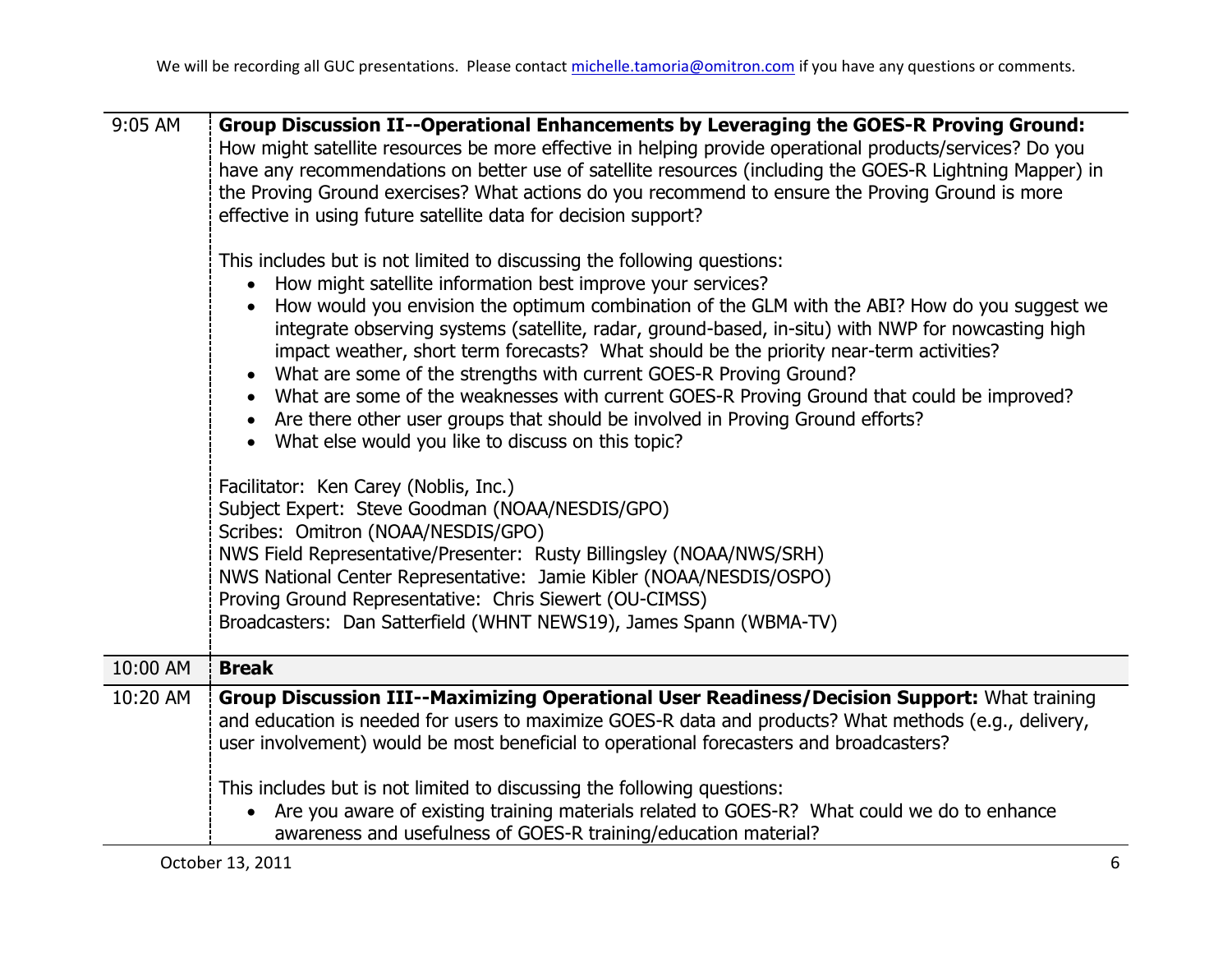|            | • Are there other needed training materials needed? If so, when would you need the materials, and in<br>what form should the materials be for maximum impact?<br>Do you understand how you might get the GOES-R imagery and products? If not, what could be<br>done to improve an understanding?<br>What other decision support tools do you envision during the GOES-R era?<br>How else might the information from GOES-R best be exploited?<br>What information do you need in order to receive the data directly from the GOES-R satellite via<br>antenna?<br>What else would you like to discuss on this topic?<br>Facilitator: Ken Carey (Noblis, Inc.)<br>Subject Experts: Jim Gurka (NOAA/NESDIS/GPO), Brian Motta (NOAA/NWS/OCWWS)<br>Scribes: Omitron (NOAA/NESDIS/GPO)<br>Presenter: Jim LaDue (NOAA/NWS/OCWWS)<br>NWS Field Representative: Tony Mostek (NOAA/NWS/OCWWS)<br>NWS National Center Representative: Jim LaDue (NOAA/NWS/OCWWS)<br>Proving Ground Representative: Bonnie Reed (NOAA/NWS/OST)<br>Broadcasters: James Spann (WBMA-TV), Dan Satterfield (WHNT NEWS19) |
|------------|------------------------------------------------------------------------------------------------------------------------------------------------------------------------------------------------------------------------------------------------------------------------------------------------------------------------------------------------------------------------------------------------------------------------------------------------------------------------------------------------------------------------------------------------------------------------------------------------------------------------------------------------------------------------------------------------------------------------------------------------------------------------------------------------------------------------------------------------------------------------------------------------------------------------------------------------------------------------------------------------------------------------------------------------------------------------------------------|
| $11:15$ AM | <b>Group Topical Discussion Summaries</b>                                                                                                                                                                                                                                                                                                                                                                                                                                                                                                                                                                                                                                                                                                                                                                                                                                                                                                                                                                                                                                                |
| 11:45 AM   | <b>Closing Remarks</b><br>James Gurka, NOAA/NESDIS, GOES-R Program Office, Greenbelt, MD                                                                                                                                                                                                                                                                                                                                                                                                                                                                                                                                                                                                                                                                                                                                                                                                                                                                                                                                                                                                 |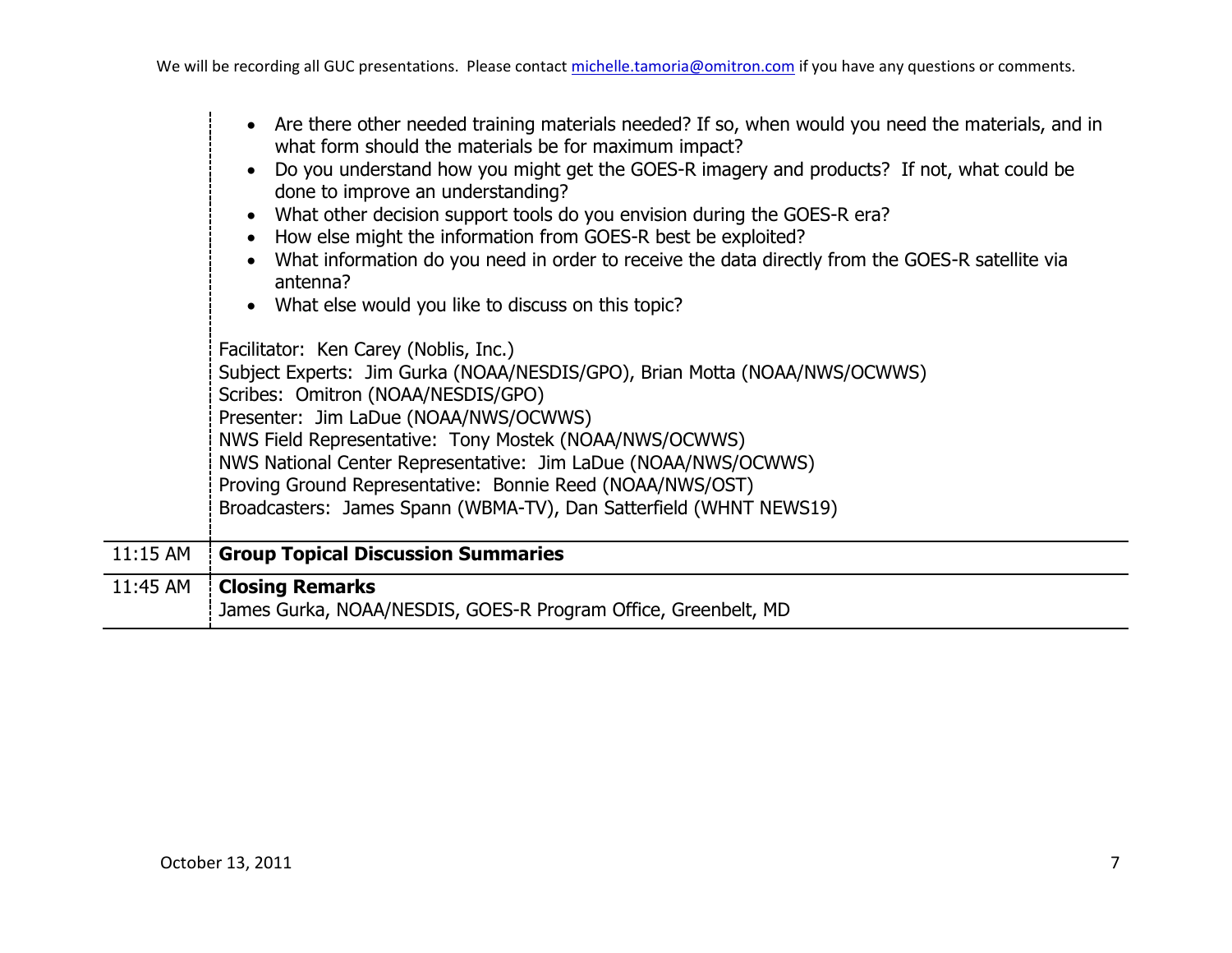## **NWA/GUC Joint Satellite Poster Sessions**

#### **Poster presenters available Wednesday, 6:00-9:00 p.m., and Thursday, 2:30-3:30 p.m.**

- P4.1 **ABI Flight Performance Predictions Based on PTM Test Results**. Dr. Paul C. Griffith, Alan Bell, John Van Naarden, Erik Hoffman and Chris Ellsworth, ITT Geospatial Systems, Fort Wayne, IN
- P4.2 **A Grobner Basis Solution for Lightning Ground Flash Fraction Retrieval**. Richard Solakiewicz and Rohan Attele, Chicago State University, Chicago, IL and William Koshak, NASA Marshall Space Flight Center, Huntsville, AL
- P4.3 **Assimilation of Atmospheric Infrared Sounder (AIRS) Data into the Prototype High Resolution Rapid Refresh for Alaska (HRRRAK)**. Don Morton, Arctic Region Supercomputing Center, University of Alaska at Fairbanks, Fairbanks, AK and Developmental Testbed Center, NCAR, Boulder, CO; Kayla Harrison, Arctic Region Supercomputing Center, University of Alaska at Fairbanks, Fairbanks, AK and Brad Zavodsky and Gary Jedlovec, NASA/Short-term Prediction Research and Transition Center, Huntsville, AL
- P4.4 **Demonstration of RGB Composite Imagery at NOAA National Centers in Preparation for GOES-R**. Kevin Kenneth Fuell, University of Alabama in Huntsville & NASA/SPoRT Center and Dr. Andrew Molthan, NASA/SPoRT Center and MSFC, Huntsville, AL
- P4.5 **Development of GOES-R Algorithms Using a Common Framework and Data Model Design Approach**. Scott Zaccheo, Craig Richard, David B. Hogan and Edward Kennelly, Atmospheric and Environmental Research, Inc., Lexington, MA
- P4.6 **End-to-End Design and Development of GOES-R Level 2 Algorithms: Cloud Pathfinder Algorithm Case Study**.Andra Ivan, P. A. Van Rompay, L. Belvin, and X. Papadakis, Atmospheric and Environmental Research, Inc., Lexington, MA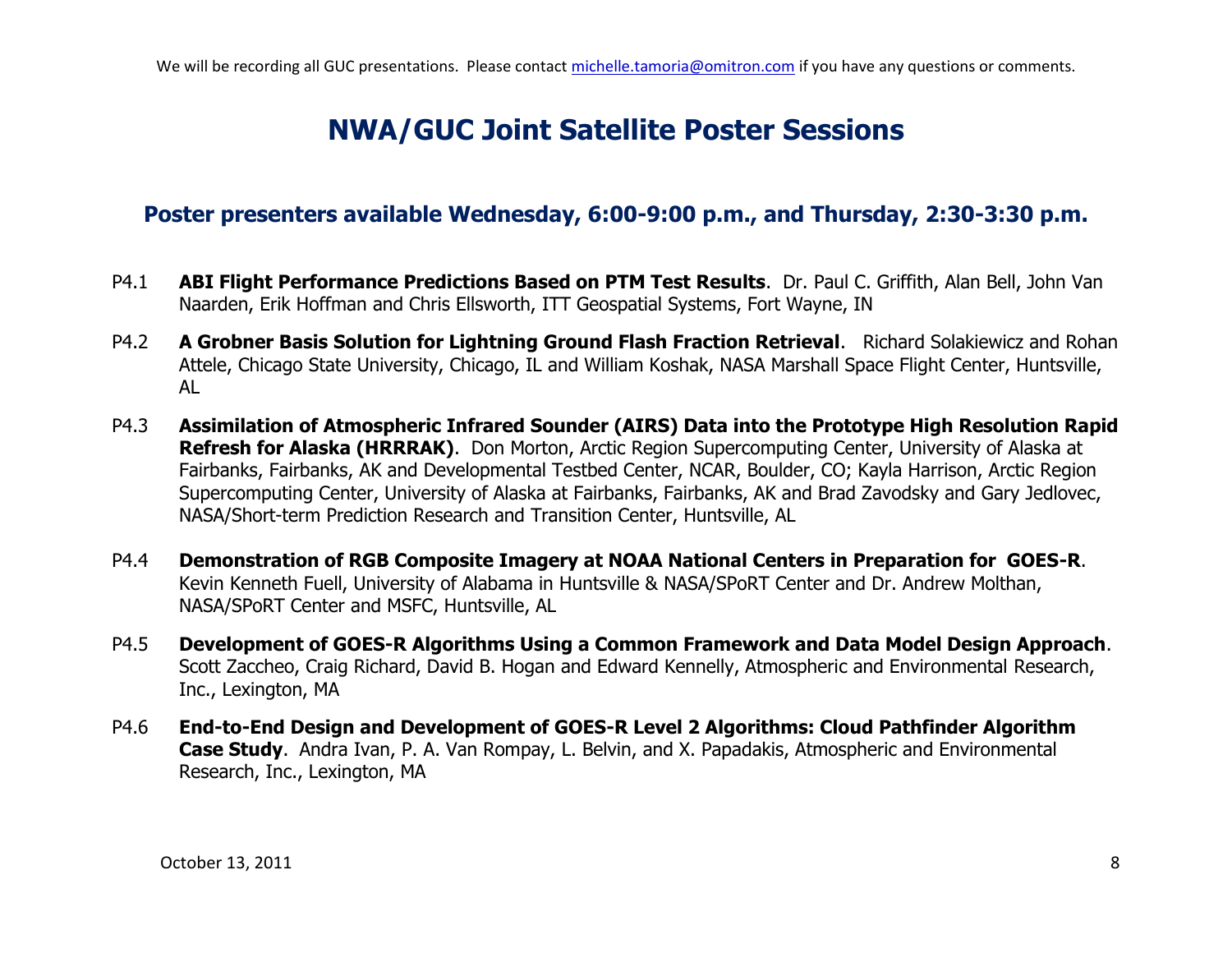We will be recording all GUC presentations. Please contact michelle.tamoria@omitron.com if you have any questions or comments.

- P4.7 **Enhanced Use of GOES for Estimating Land Surface Wetness with Application to Wildfire Forecasting at the NOAA Storm Prediction Center**. Robert Rabin, NOAA/OAR/National Severe Storms Laboratory and Phillip Bothwell, NOAA/NWS/Storm Prediction Center, Norman, OK
- P4.8 **Evaluation of NASA SPoRT's Pseudo-Geostationary Lightning Mapper Products in the 2011 Spring Program**. Geoffrey T. Stano, NASA SPoRT Center/ENSCO, Inc., Huntsville, AL, Christopher Siewert, CIMMS University of Oklahoma, Norman, OK and Kristin M. Kuhlman, NOAA/OAR/LCI & CIMMS University of Oklahoma, Norman, OK
- P4.9 **Geospatial Assessment of the Reconstruction of the 1999 Moore, Oklahoma Tornado**. Melissa A. Wagner, Randy S. Cerveny and Soe W. Myint, Arizona State University, Tempe, AZ
- P4.10 **GOES Imager Stray Light Correction**. Hyre Bysal, NOAA/NESDIS/OSPO, Suitland, MD; Steven Buford, ITT Geospatial Systems; Timothy J. Schmit, NOAA/NESDIS/STAR, Madison, WI; Grant Matthews, ITT Geospatial Systems and Xiangqian (Fred) Wu, NOAA/NESDIS/STAR, Camp Springs, MD
- P4.11 **GOES Playback and Display: Interacting with Movies**. James L. Carr, Michael D. Smith and David M. Zakar, Carr Astronautics, Greenbelt, MD
- P4.12 **GOES-R AWG Product Processing System Framework: System Design.** Walter Wolf, NOAA/NESDIS/STAR, Camp Springs, MD; Shanna Sampson, IMSG, Ray Garcia, CIMMS, Graeme Martin, CIMSS, and Xinpin Liu, Dell, Camp Springs, MD
- P4.13 **GOES-R Ground System and Algorithm Implementation Design**.Alexander Werbos and Elizabeth Lundgren, Atmospheric and Environmental Research, Inc., Lexington, MA and Robert Kaiser, Harris Corporation, Melbourne, FL
- P4.14 **GOES-R GS Product Generation Infrastructure Operations**. Mike Blanton, Harris Corporation, Melbourne, FL
- P4.15 **GOES-R Product Definition and Users' Guide - Work in Progress**.Christa C. Hornbaker and Michelle Burch, GOES-R Ground Segment Project/Boeing, Fort Walton Beach, FL
- P4.16 **GOES-R Products List and Planned Availability**. Donald Gray, NOAA/NESDIS, Goddard Space Flight Center, Greenbelt, MD

October 13, 2011 9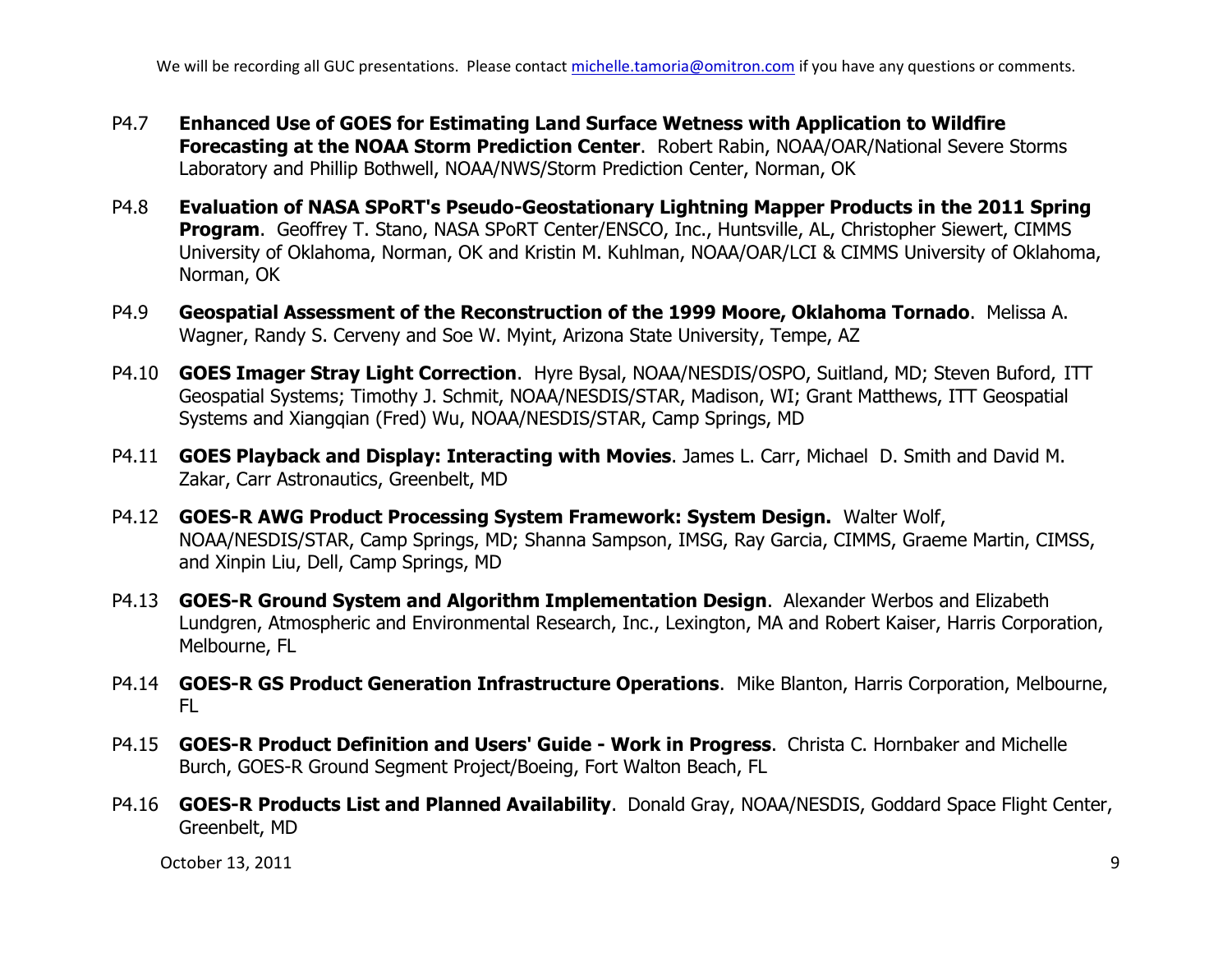We will be recording all GUC presentations. Please contact michelle.tamoria@omitron.com if you have any questions or comments.

- P4.17 **GOES-R Proving Ground Product Development at CIRA**. Daniel T. Lindsey, Don Hillger, Deb Molenar, John A. Knaff and Mark DeMaria, NOAA/NESDIS/RAMMB, Fort Collins, CO and Steve Miller, Renate Brummer, Louie Grasso, Stan Kidder, Dan Bikos, Jeff Braun, Bernie Connell, Ed Szoke, Hiro Gosden, Kevin Micke and Robert DeMaria. Cooperative Institute for Research of the Atmosphere, Fort Collins, CO
- P4.18 **GOES-R Sectorized Cloud and Moisture Imagery Products**.William H. Campbell, NOAA/NWS/OST, Silver Spring, MD; Marge M. Ripley and Jean-Jacques P. Bedet, NOAA/NESDIS/GOES-R Program Office, Greenbelt, MD; James N. Heil, NOAA/NWS/OCWWS and Brian S. Gockel, NOAA/NWS/OST, Silver Spring, MD
- P4.19 **How GOES-R Will Limit Outages and Breaks In Continuity**. Les Spain, Harris Corporation, Melbourne, FL
- P4.20 **Improved Forecasts of Convective Initiation Associated with the North American Monsoon System**. Brian Guyer and Deirdre Kann, NOAA/National Weather Service, Albuquerque, NM
- P4.21 **Improving High Impact Weather Forecasts with Combined GOES-R Measurement and Advanced Infrared Soundings from JPSS**. Jun Li, Cooperative Institute for Meteorological Satellite Studies, University of Wisconsin-Madison, Madison, WI
- P4.22 **Investigating the Impact of AIRS Thermodynamic Profiles on Convective Forecasts for the April 25- 27, 2011 Severe Weather Events in the Southeastern United States**. Bradley T. Zavodsky, NASA SPoRT Center and MSFC, Huntsville, AL; Danielle M. Kozlowski, USRP/NASA Summer Intern Program, University of Missouri at Columbia, Columbia, MO; Andrew L. Molthan, NASA SPoRT Center and MSFC, Huntsville, AL and Jonathan L. Case, ENSCO Inc./ NASA SPoRT Center, Huntsville, AL
- P4.23 **Nighttime Oil Spills Detection and Monitoring by Infrared Satellite Remote Sensing**. Sungwook Hong, In-Chul Shin, Su-Mi Koh and Jong-Seo Park, National Meteorological Satellite Center (NMSC) / Korea Meteorological Administration (KMA), Republic of Korea
- P4.24 **NOAA's 2011 Satellite Direct Readout Conference: Summary and Outcomes**. Marlin O. Perkins, NOAA/NESDIS/Office of Satellite and Product Operations, NSOF, Suitland, MD
- P4.25 **NOAA's Suite of Operational Geostationary Sea Surface Temperature Products Current and Future**. Eileen Maturi, NOAA/NESDIS/STAR, Camp Springs, MD, Andy Harris and Jon Mittaz, University of MD, CICS, College Park, MD, and John Sapper and Robert Potash, NOAA/NESDIS/OSPO, Camp Springs, MD

October 13, 2011 10 and 10 and 10 and 10 and 10 and 10 and 10 and 10 and 10 and 10 and 10 and 10 and 10 and 10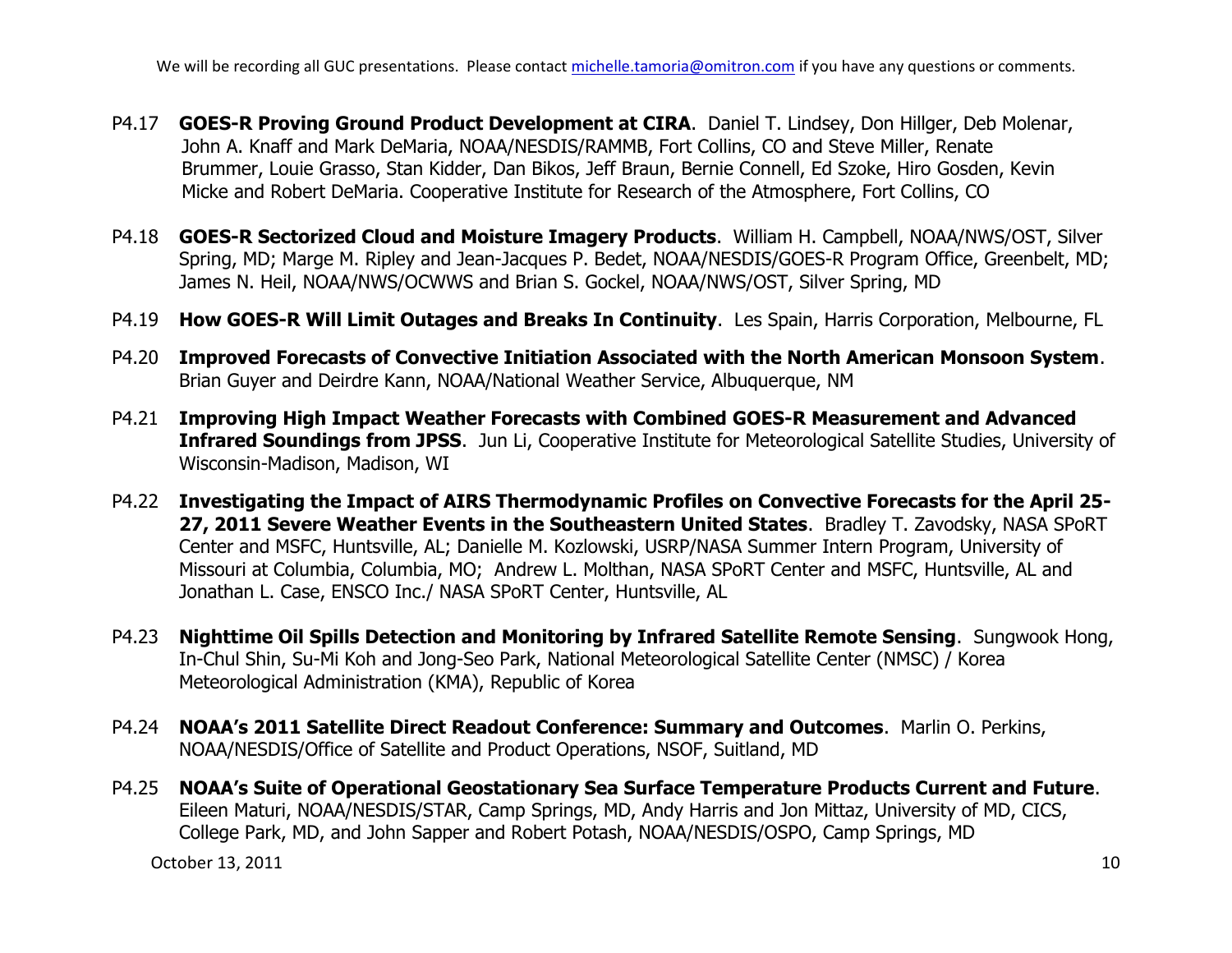- P4.26 **NREPS Applications for Water Supply and Management in California and Tennessee**. Patrick Gatlin, Mariana Felix Scott and Lawrence D. Carey, Earth System Science Center, University of Alabama in Huntsville, and Walter A. Petersen, NASA Marshall Space Flight Center, Huntsville, AL
- P4.27 **Objective Validation of Satellite-Based Convective Initiation Algorithms Using Radar**. Valliappa Lakshmanan, University of Oklahoma & NOAA/OAR/NSSL, Norman, OK; Robert Rabin, NOAA/OAR/NSSL, Norman, OK; Justin Sieglaff, CIMSS University of Wisconsin at Madison, Madison, WI; John Walker, University of Alabama in Huntsville and Gary Wade, NOAA/NESDIS/STAR, Madison, WI
- P4.28 **Operational Applications of New Satellite Data Sets in NWS Eastern Region**.Dave Radell, NOAA/NWS Eastern Region Headquarters, Bohemia, NY and Frank Alsheimer, NOAA/National Weather Service, Charleston, SC
- P4.29 **Severe Storm Identification with the Advanced Microwave Sounding Unit (AMSU)**. Ralph Ferraro (Chair, NWA Remote Sensing Committee) and Chi Quinn, NOAA/NESDIS, College Park, MD and Daneld Cecil, University of Alabama in Huntsville, Huntsville, AL
- P4.30 **The GOES-R Product Generation Architecture**. Gerald Dittberner, Harris Corporation, Greenbelt, MD, Satya Kalluri, NOAA/NESDIS/GOESPO, Greenbelt, MD and Allan Weiner and Anderson Tarpley, Harris Corporation, Melbourne, FL
- P4.31 **The GRB Simulator: A System for Testing GOES-R Rebroadcast (GRB) Data Streams**.Kevin Gibbons, Harris Corporation, Melbourne, FL; Randall Race, SGT, Inc., Greenbelt, MD; Cliff Miller and Ken Barnes, Harris Corporation, Melbourne, FL and Gerald Dittberner, Harris Corporation, Greenbelt, MD
- P4.32 **The Ground Segment Architecture for GOES-R**. Dennis Hansen and Allan Weiner, Harris Corporation, Melbourne, FL; Satya Kalluri, NOAA/NESDIS/GOESPO,Greenbelt, MD; Gerald Dittberner, Harris Corporation, Greenbelt, MD and J. Bistrow, NASA/GSFC, Greenbelt, MD
- P4.33 **The Reproducibility of Research Baseline Results in Implemented Algorithms**. Rajiv Khanna, Noblis, Inc., Falls Church, VA and Ted Kennelly, Atmospheric and Environmental Research, Lexington, MA
- P4.34 **The Satellite Analysis Branch Hazard Mitigation Programs**.Jamie Kibler, NOAA/NESDIS/OSPO/ SPSD/Satellite Analysis Branch, Camp Springs, MD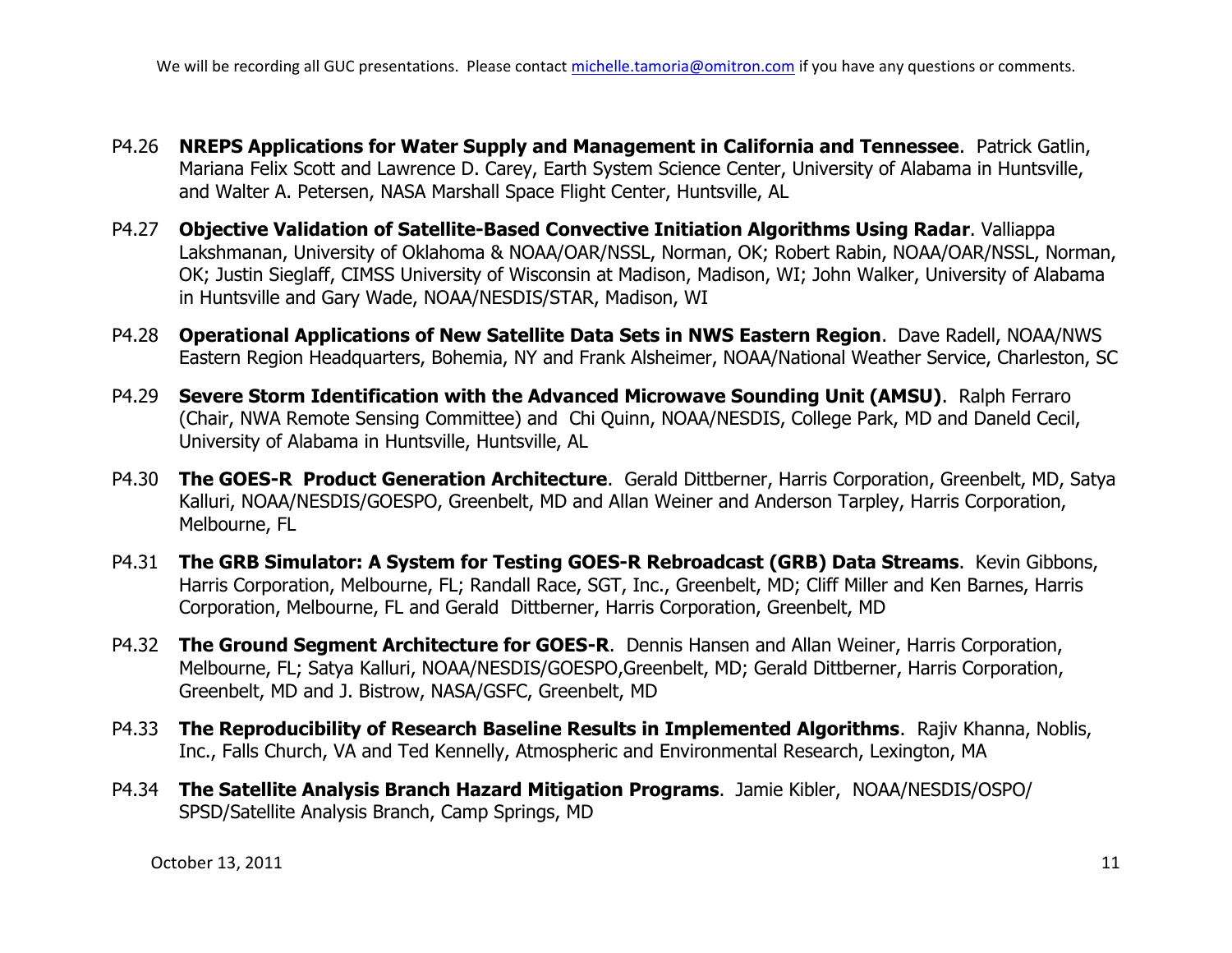We will be recording all GUC presentations. Please contact michelle.tamoria@omitron.com if you have any questions or comments.

- P4.35 **The SUVI On-Orbit Calibration Underflight Program: A Feasibility Study**. Linda Habash Krause, Amy R. Winebarger, and Jonathan W. Cirtain, NASA Marshall Space Flight Center; Ken Kobayashi and Brian M. Robinson, University of Alabama in Huntsville, and Steven D. Pavelitz, NASA Marshal Space Flight Center, Huntsville, AL
- P4.36 **Transitioning Improvements in the GOES Sounder Profile Retrieval Algorithm into Operations**. Gary S. Wade, NOAA/NESDIS/StAR/CoRP/ASPB, Madison, WI; James P. Nelson III, CIMSS University of Wisconsin at Madison, Madison, WI; Amerigo S. Allegrino, IM Systems Group, Inc., Rockville, MD; Seth I. Gutman and Daniel L. Birkenheuer, NOAA/ESRL/GSD, Boulder, CO; Zhenglong Li and Anthony J. Schreiner, CIMSS University of Wisconsin at Madison, Madison, WI; Timothy J. Schmit, NOAA/NEDSIS/StAR/CoRP/ASPB, Madison, WI; Jaime Daniels, NOAA/NESDIS/StAR/SMCD/OPDB, Suitland, MD and Jun Li, CIMSS University of Wisconsin at Madison, Madison, WI
- P4.37 **Updated Analysis of Lossless Compression Techniques for the GOES-R Rebroadcast (GRB) Sub-System**. Peter Finocchio, Bobby H. Braswell, Yuguang He, David B. Hogan and Daniel Hunt, Atmospheric and Environmental Research, Inc., Lexington, MA
- P4.38 **NOAA/NESDIS Satellite and Product Operations: User Services, Outreach and Help Desk Overview**. Matthew Seybold and Natalia Donoho, NOAA/NESDIS, Camp Springs, MD
- P4.39 **Using High-Resolution Sea Surface Temperature Data and a NASA Land Information System to Initialize a Local Weather Forecast Model at NWS Houston/Galveston**.Lance Wood and Scott Overpeck, NOAA/National Weather Service, Houston/Galveston, TX
- P4.40 **Using the Water Body Database for GOES-R Landmarking**. James L. Carr, David J. Herndon and Sarah Reehl, Carr Astronautics, Greenbelt, MD
- P4.41 **Validation of a Convective Storm Growth Detection Algorithm using a Satellite-Based Object Tracking Methodology**. Lee M. Cronce, Justin M. Sieglaff, Daniel C. Hartung and Wayne F. Feltz, SSEC/CIMSS, University of Wisconsin at Madison, Madison, WI
- P4.42 **Advances in Technology to Optimize Use of DCS on GOES-R**. Kay Metcalf, NOAA/NESDIS/Office of Satellite & Product Operations, Suitland, MD
- P4.43 **HRIT/EMWIN: The Evolution of LRIT and EMWIN**. Paul Seymour, NOAA/NESDIS, Suitland, MD; Robert

October 13, 2011 2012 12